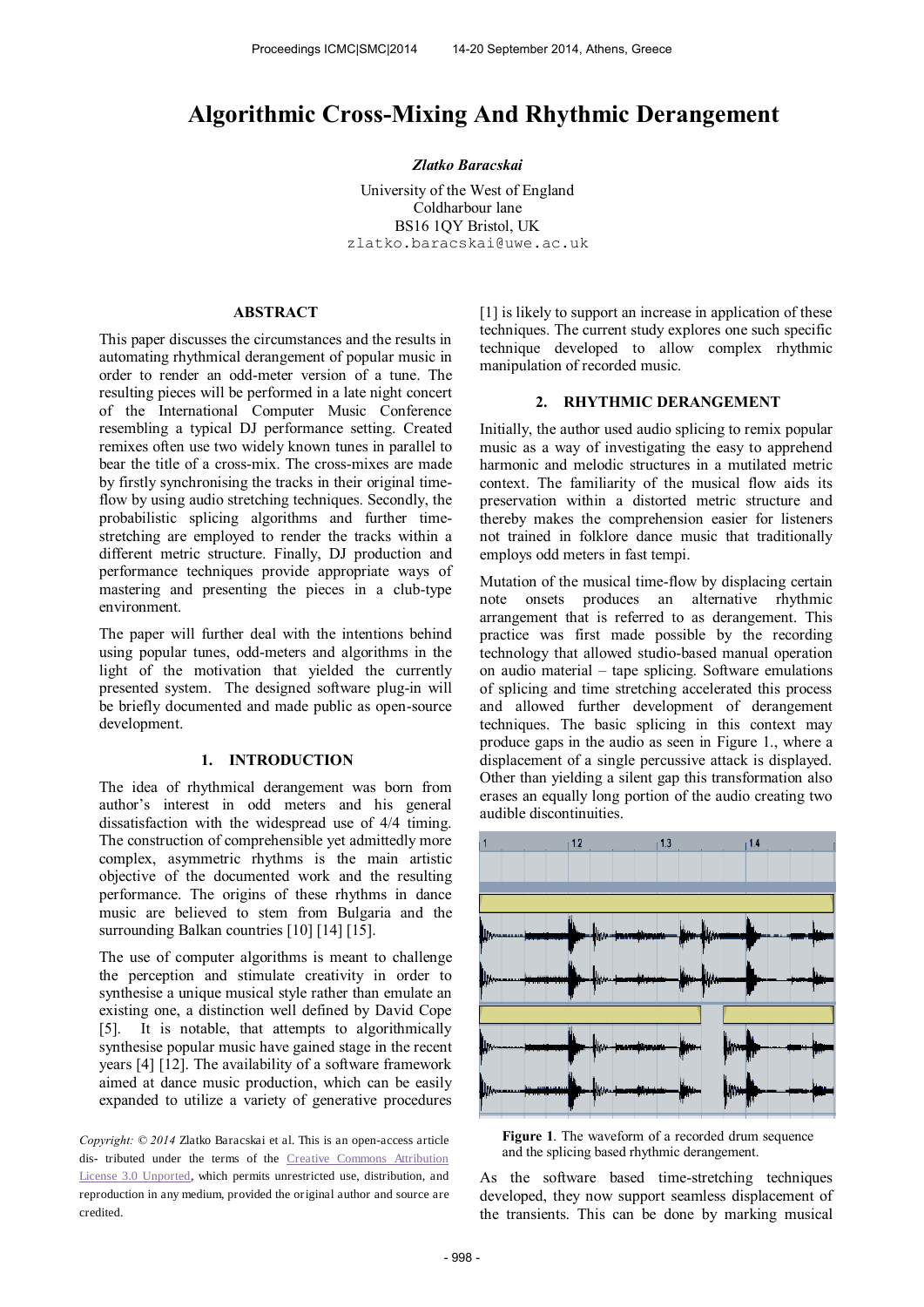moments and dragging them to a new metric position. The displaced transient will thereby induce a different time-stretching factor for the segments encompassed with the previous and with the next marked transient, as can be observed in Figure 2. Other than reducing the discontinuity, this allows for quicker and more flexible rhythmic derangement facilitated by the arbitrary metric grid imposed on the original sound file.



**Figure 2**. The waveform of a drum-beat and the displacement of a transient using markers.

The employed software framework [1] that enables easy rhythmic displacement within audio files can be furthered to allow algorithmic derangement by building custom API and audio processing effects. This study deals with an implementation of an audio effect that uses probabilistic generative techniques for rhythmical derangement. Having such applications at hand allows the composer to easily investigate rhythmical manipulation and challenge his own understanding of articulation within an odd time signature.

#### **3. ASSYMETRICAL TIME SIGNATURES**

The objective of preserving musical flow in transformations targeting complex metric structures is greatly determined by the admiration of folk music from the Balkan Peninsula. In this tradition the musical phrases are combined in sequence regardless of binary duration subdivision. Such rhythmic patterns are repeated to define a staggered musical flow.

In literature these rhythms are mainly referred to by their Turkish name *aksak*, meaning lame, stumbling or limping [8]. Often their fast pace allows the dancers to embody the flow, as the subdivision of fast asymmetric rhythms cannot be perceived [2]. Instead, it is a sequence of shorter and longer pulses with a clearly repeating pattern that stands out from texturally complex rhythmical background. Research into perceptual and performative aspects of these rhythms shows the great timing irregularities inherent in this tradition [13]. In the beginning of the previous century, analytical musicology has managed to approximate these timing peculiarities thereby standardizing and classifying the repertoire [10].

The resulting repetitive sequence of weak and strong beats was initially referred to in asymmetric rhythmical traditions by the name of the accompanying dance [15]. By assuring reliable recursion of the strong beats the complexity of the rhythm is reduced. In fusing these influences with contemporary dance genres, the produced music is fully quantized to the temporal grid. A listener should sense the recurring period but might not understand the subdivision if one lacks attention or acquaintance with such rhythms.

This strategy, hereby produces a steady yet complex pulsation that can act as the rhythmically innovative basis for a new musical sub-genre called *folk step*.

#### **4. CROSS-MIXING**

Although Egnes [7] argues that the remix has a larger significance than a phenomenon uniquely placed at this period in our history, the remixing of music could also be considered remote from true authorship. However, a majority of musical elements that create any musical piece, in general, have their precedents in the past thereby highlighting a considerable difficulty in producing a truly original work. Almost every musical piece is based on certain developments prior to the composition, be it the development of an instrument, rhythmic pattern, musical scale or an electro-acoustic component. A standpoint can be maintained that the borderline between authorship and artistic recycling is rather blurred due to the exponential growth of cultural artefacts [11].

In this exploring of asymmetrical rhythms the steadily recurring, bar-marking pulse is crucial to maintain. This strategy distances the music from the often patternphasing, floating character of these meters in contemporary music. Successful anticipation of major accents in music has a facilitating effect on attention [9].

It is proposed that this type of metric transformation yields best results when separate musical stems undergo the processing with different parameters tuned to preserve the musical flow of each stem in a distinct fashion. Hereby, having the discontinuities within different stems occur at different metric positions, superior preservation of musical flow is achieved compared to the previously described splicing operations.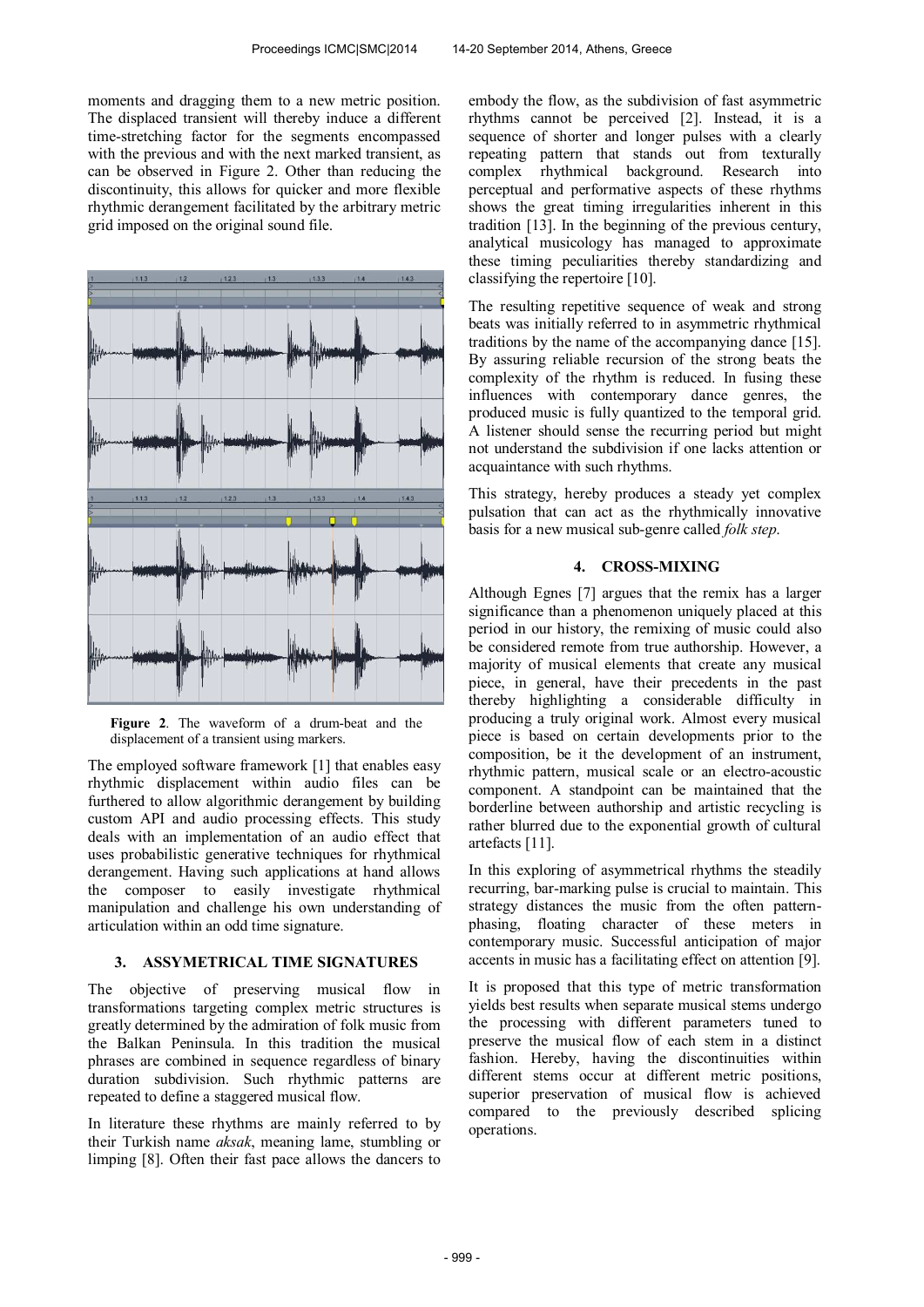#### **5. METRIC STUMBLING**

The current generative system employs solely design algorithms [16], the criticism and selection is left to the composer, making this a tool, rather than an autonomous musical machine. The introduced rhythmic derangement audio effect – zb.*metricStumble* [20] *-* operates by increasing the delay time in sync with the original, often quantized tempo. Allowing the composer to interact with the parameters of this probabilistic process, yields an active instrument [3] for transmutation of musical recordings.

This audio effect operates on a time-grid specified by the *grid* parameter as in Figure 3. The *tabSize* setting fixes the duration of a metric cycle and thereby the amount of vertical sliders representing the stumbling probability. During each cycle there will occur a fixed number of 'stumblings' – sudden delay time jumps specified by the *cuts* parameter. As the cycle progresses each grid point is represented by the next slider, which determines the likelihood of stumbling at that point time. Each 'stumble' cumulatively increases the delay time by the *cut back* duration, specifed using rhythmical duration units. If the *cut back* duration equals the *grid*  and the original time signature relates to the *tabSize – cuts* difference, then the audio effect will repeatedly transform the rhythm into a meter related to the tab size. Using two delay lines, the stumbling can be made seamless using the *attack* and *decay* parameters to control the cross-fade between the cuts. The *transport latency* control allows offsetting the splices back in time to assure a cleaner transient response.



**Figure 3**. User interface of the *zb.metricStumble* Max For Live audio effect.

## **6. SUMMARY**

In this paper a musical tool has been documented aimed at achieving a unique purpose of enabling automatic fusion of two remote genres. Many references have been cited to provide overview of the research that can shed light on the origins and properties of this fusion. The resulting music is to be performed live in an improvised DJ performance. Rendered pieces are freely available online through author's website [19].

The interest found in this approach is based on the derangement of familiar music. The expectations of the listener are being constantly addressed as each bar of known music is rhythmically transformed. This erratic process appears inconclusive but reveals its regularities soon after. As the metric recurrence becomes apparent it only takes focus and determination to catch up with the beat.

#### **7. REFERENCES**

- [1] Ableton Max for Live, accessed 15/07/2014, http://www.ableton.com/maxforlive
- [2] Bartók, B. "Some Problems of Folk Music Research in East Europe" In B. Suchoff (Ed.), *Béla Bartók Essays*. Faber and Faber, London, UK, 1940/1976.
- [3] Chapel, R. *Realtime Algorithmic Music Systems From Fractals and Chaotic Functions: Toward an Active Musical Instrument,* PhD Thesis, Universitat Pompeu Fabra, Barcelona, Spain, 2003.
- [4] Collins, N. "Algorithmic Composition Methods for Breakbeat Science" *Proceedings of Music Without Walls*, 2001.
- [5] Cope, D. *Virtual Music: Computer Synthesis of Musical Style,* The MIT Press, Cambridge, Massachusetts, USA, 2001.
- [6] Creston, P. *Principles of Rhythm,* Belwin Mills, Melville, New Yorkm USA, 1961.
- [7] Egenes, J. "The remix culture: How the folk process works in the 21st century", *PRism 7(3)*, Wellington, New Zealand, 2010.
- [8] Fracile, N. "The Aksak Rhythm, a Distinctive Feature of the Balkan Folklore", *Proceedings of the Studia Musicologica Academiae Scientiarum Hungaricae 44/1-2,* Budapest, Hungary, 2003.
- [9] Huron, D. *Sweet Anticipation – Music and the Psychology of Expectation*. The MIT Press Cambridge, Massachusetts, USA, 2006.
- [10]Krader, B. "Bulgarian Folk Music Research", *Ethnomusicology, Vol. 13, No. 2,* New York USA, 1969.
- [11] Manovich, L. "Remixing and Remixability", accessed 20/02/2012, www.manovich.net/DOCS/Remixability\_2.doc , 2005.
- [12]Maurer, P. *Generating a Genre: An Algorithmic Approach to Creating Popular Music*, MMus Thesis, New York University, USA, 2009.
- [13] Moelants, D. "Een model voor ritmeperceptie toegepast op de muziek van de 20ste eeuw" *PhD Thesis*, Universiteit Gent, Belgium, 2002.